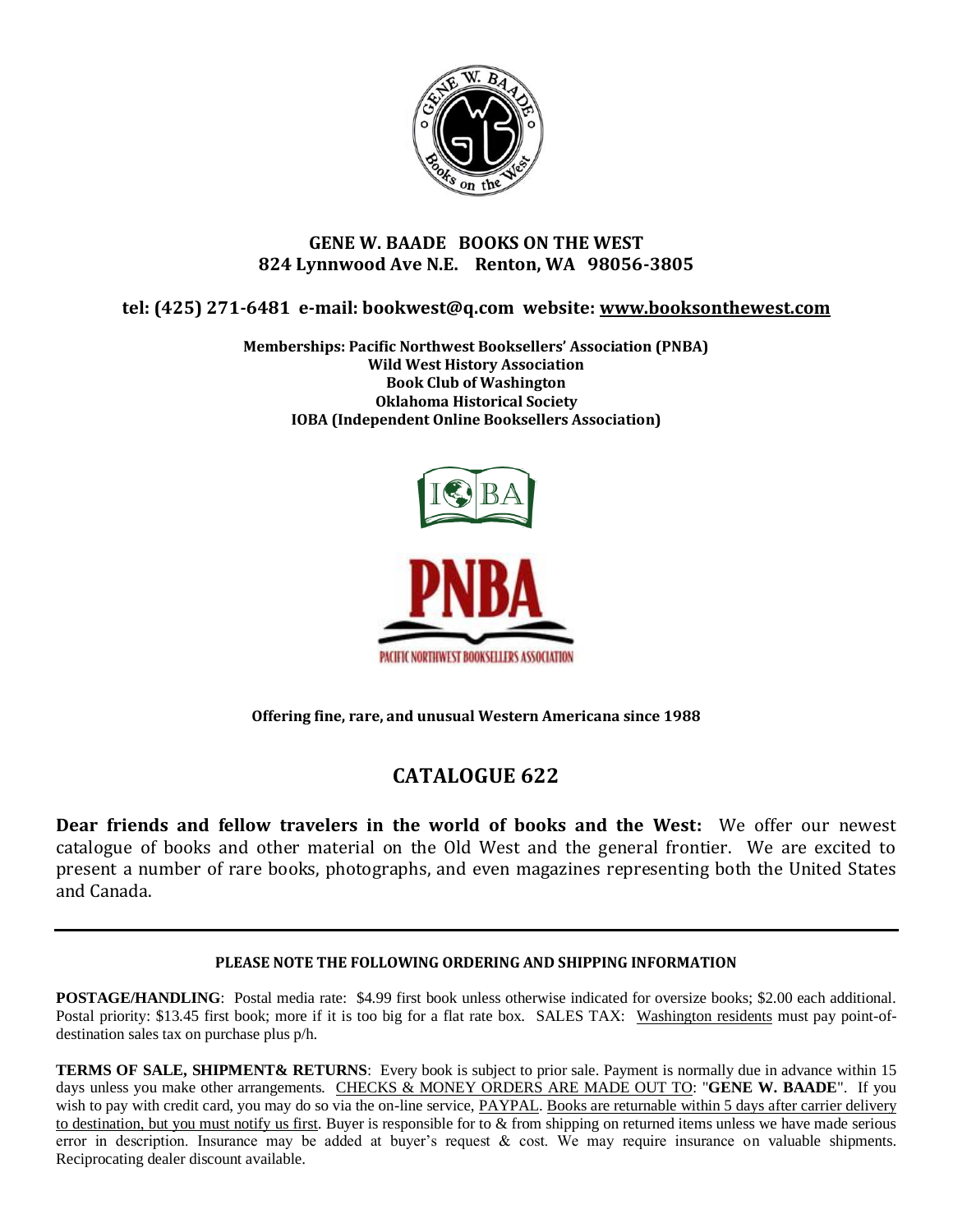**DESCRIPTIONS**: Known defects are described. Bookplates, former owner's signatures (fos), & ink stamps are mentioned. Editions & printings, when known, are given. 1st editions are also normally  $1<sup>st</sup>$  printings unless otherwise stated. Specific printings are stated if given by publisher. Dust jackets (dj) are mentioned, if present, with significant flaws described. Price clips (pc) are noted. Books are octavo in size unless otherwise indicated. "Wraps," means the book is softbound in some form of binding, usually stapled, glued, or plastic bindings. Bibliographical references are normally to the title, but not necessarily to the edition.

**As this catalogue goes out, the United States—and certainly also other nations—are experiencing Mother Nature's version of "fruit basket upset," a game we occasionally played in my one-room grade school in Oklahoma. We would all sit around in a circle on enough chairs for all but one kid, who would walk around with his or her brain in high gear, and who would yell out, "Fruit basket upset!" Then all the kids would get up and run around to get a different chair, and of course someone would end up without a chair, and the whole thing would start over again.** 

**I guess the weather comparison is that it seems like all the weather types and events that are happening appear to be looking for a place to sit and are bumping into one another in a wild scramble.**

**Several years ago in an antique mall, I found a cute item apparently manufactured out of leather in 1936. It tells you the weather. I thought you might enjoy the touch of levity it represents while the "wicked witches" of all four cardinal directions act up and argue with one another looking for a place to sit.**

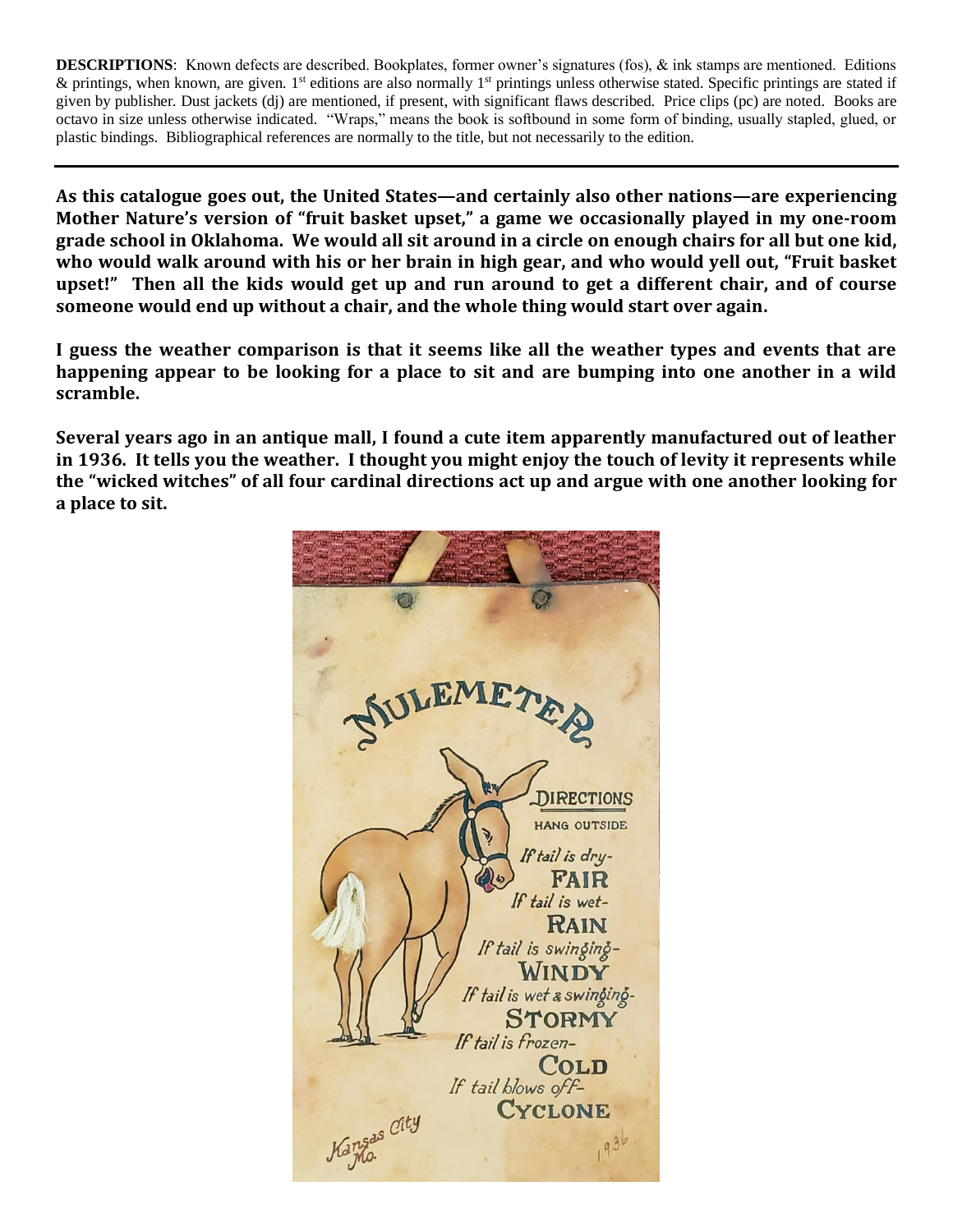1. Albright, Sylvia L. **TAHLTAN ETHNOARCHAEOLOGY.** . Burnaby BC: Simon Fraser Univ, 1984. First Edition. Very Good. 1st printing. 4to pictorial stiff wraps.127pp. Illus. Maps. Detailed study of this British Columbian indigenous people. A publication of the Dept. of Archaeology at SFU. Slight crease lower front cover. Vg. (#2206001) \$51.50

2. American-British Possessions Boundary. **NORTH AMERICAN BOUNDARY PART I: Correspondence Relating to the Boundary between the British Possessions in North America and the United States of America, under the Treaty of 1783.** . London: British Government and T. R. Harrison, Printer, 1840. First Edition. Very Good. 1st printing. Folio. Half leather and cloth. 168pp. Mild ex-lib with label lower spine and ink stamp top of ffep. From a previous owner, "A most important compilation of primary source material concerning the history of the creation of the world's longest 'friendly border.'" [with what was eventually Canada] "The 'Treaty of 1783' referenced was the Treaty of Paris, putting an end to the American Revolutionary War." Moderate wear to cover corners; text block fine. Overall a very good, sound copy of this work. Most uncommon now. (#2206002) \$500.00

3. Armstrong, Fanny L. **TO THE NOON REST: The Life, Work and Addresses of Mrs. Helen M. Stoddard (Association**  signed). Butler, IN: H. L. Higley, 1909. First Edition. Collectible Very Good. 1st printing. Cloth. 296pp. Illus. Presentation from Stoddard to her friend, Mary I. Slade M. D. Castile N. Y. Stoddard was President of the Texas Women's Christian Temperance Union and held other positions. Dr. Slade was involved in public health and was on the staff of the Castile Sanitarium. A vg copy. No dj.  $(\#2206003)$  \$200.00

4. Barlee, N. L. and Garnet Basque. **CANADA WEST MAGAZINE.** . Summerland & Langley: Canada West Magazine, 1969. First Edition. Fine. Complete set of Barlee's Canada West Magazine, 1969-1983, inclusive of the years when Garnet Basque bought and published the magazine. 32 issues. 4to pictorial wraps, all near fine to fine. Various paginations. I now describe the whole set in a sequence of four parts: Canada West Magazine published by Barlee, Vol. 1 #1 (Spring 1969) through Vol. 6 #4 (Fall 1976-24 issues.) Canada West Magazine published by Garnet Basque, Vol 6 #5 (Winter 1976, he decided to issue a #5 this year, and he called it "Collectors #25) through Vol 7 #3 (Fall 1977 "Collectors #28"-4 issues). Canada West: The Pioneer Years, name change from the earlier Published by Basque. Vol 7 #4 (which is "Collectors #29, circa 1978)- through Vol 11 #2" (which is which is "Collectors #40, Summer 1981) There are 14 issues in 10 volumes because in one he combined issues #30, 31, & 32). For three of these issues he went to a trade paper sized publication. Canada West Magazine published by Barlee when he regained ownership. He produced 4 issues, Vol 7 #1 (Spring 1982) through Vol 7 #4 (Fall 1983). 4 issues. There was a one-year gap between #3 and #4. Also to be noted is that Barlee went back and resumed where he left off on numbering, so there is a Vol 7 from Barlee as well as a volume 7 from Basque. (#2206004) \$1,350.00

5. Barron, Clarence W. **THE MEXICAN PROBLEM.** . Boston: Houghton Mifflin, 1917. First Edition. Very Good. 1st printing. Small 8vo gilt-stamped cloth. 136pp. Illus. Map. Vg copy; no dj. NOT ex-lib. (#2206005) \$15.00

6. Barry, Mary J. **A HISTORY OF MINING ON THE KENAI PENINSULA.** . Anchorage: Alaska Northwest Pub. Co, 1973. Very Good. 3rd printing. Pictorial wraps. 214pp. Illus. Footnotes. Bibliography. Index. Maps. Vg. (#2206006) \$15.00

7. Berton, Laura. **I MARRIED THE KLONDIKE.** . Toronto: McClelland & Stewart, 1974. Reprint. Near Fine. Reprint edition in trade wraps. 231pp. A wonderful read on Dawson City and the Klondike by the mother of Canadian historian, Pierre Berton. Near fine. (#2206007) \$10.00

8. Bird, Annie Laurie. **CORRESPONDENCE/LETTERS.** . Nampa: Private Correspondence, 1946. Very Good. Historian Bird of Nampa, Idaho, over a period of many years corresponded with rare book dealer Jerome Peltier of Clarks Old Book Store in Spokane. In this clutch of letters and cards, 23 in all, depending on what you count, but a minimum, Bird tries to answer questions from Peltier. While much of the content is personal (she talks about school teaching - was a high school teacher of history-her cats, a few trips, and even teaching Sunday School) the content discussed some figures of Pacific Northwest History Bird was researching, particularly William Wallace, who was governor of both Idaho and Washington Territories. Bird is trying to add to the data she is compiling, but often comes up on dead ends. A published articles is included, in duplicate, sent at two different times. There are no letters from Peltier, only Bird to Peltier. Most are from 1946-48, but a handful also as late as the 1960s. The letters are original as typed and signed by Bird and have their accompanying mailing envelopes. Peltier corresponded with countless historians and saved everything they sent him, it seemed. Now there was a rare book dealer who just soaked up history, particular that of the Pacific Northwest. Here is what the Idaho State Archives says of Bird: Annie Laurie Bird was born August 21, 1893 in Billings, Montana. Bird moved with her parents to Idaho in 1905, where they homesteaded in Owyhee County. The family moved to Caldwell in 1906 and to Nampa in 1918. Annie Bird attended the College of Idaho and Columbia University and was awarded a Doctor of Letters Degree from Northwest Nazarene College in 1970. A teacher in Nampa for 35 years, Bird became a regionally-noted historian, writer, and researcher. She was the author of many books and articles. State newspapers also published her poetry. Annie Laurie Bird died on December 26, 1972 in Nampa, Idaho. Books by Annie Laurie Bird: Boise, The Peace Valley. Caldwell, Idaho, Caxton Printers, 1934. reprint Nampa, Idaho, Canyon County Historical Society, 1975 >My Home Town. Caldwell, Idaho, Caxton Printers, 1968 Old Fort Boise. Parma, Idaho, Old Fort Boise Historical Society, 1971 Thomas McKay. Caldwell, Idaho, Caxton Printers, 1972. (#2206008) \$450.00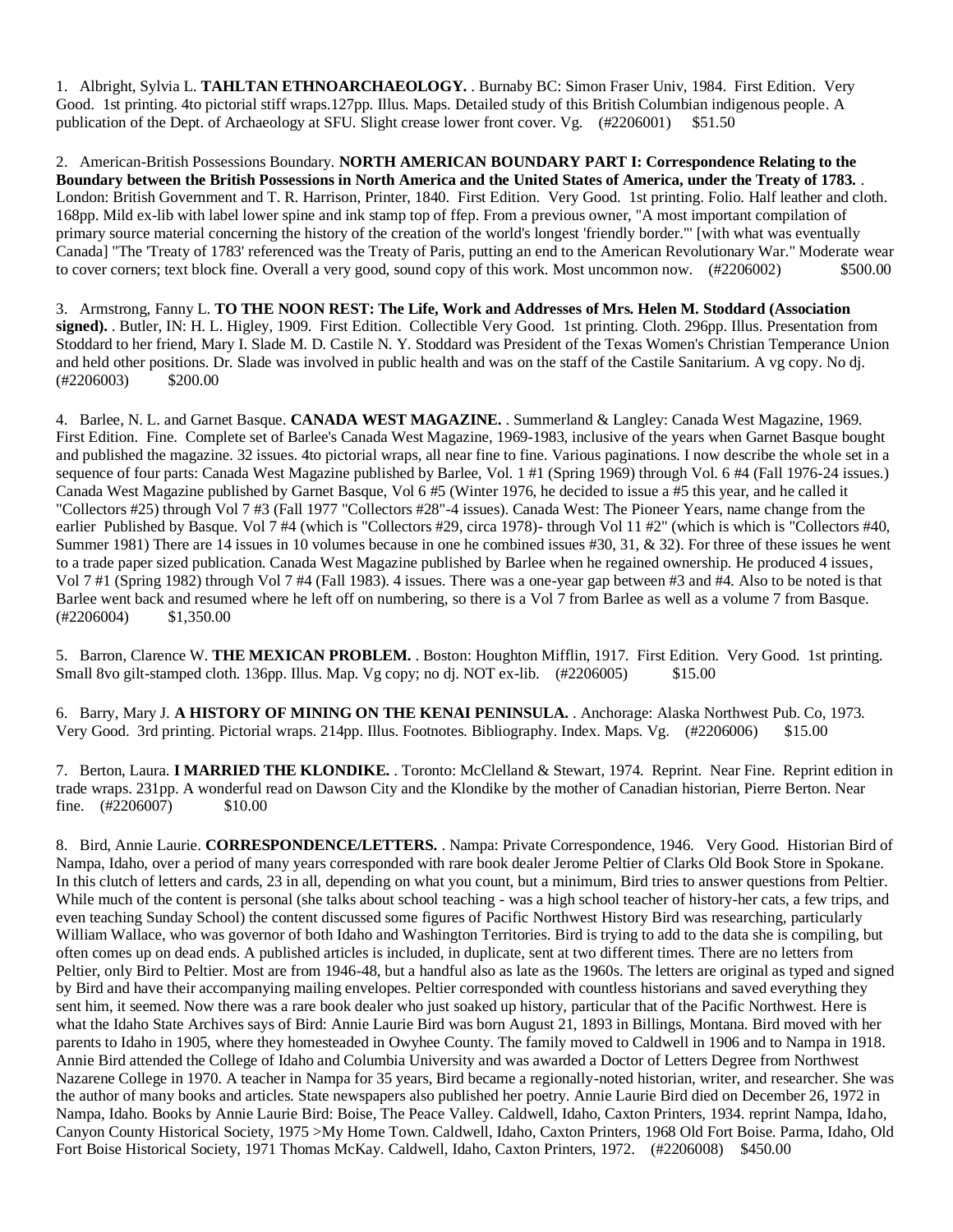9. Bruce, Jean. **THE LAST BEST WEST.** . Toronto: Fitzhenry & Whiteside, 1976. 1st Edition. Fine/Very Good. q. 1st printing. 4to cloth. 177pp. Illustrated with vintage photos. A pictorial history of immigration into the Canadian West. Fine in vg dj. (#2206009) \$28.50

10. Burnford, Sheila. **FOUR TITLES: BEL RIA, THE FIELDS OF NOON, ONE WOMAN'S ARCTIC, WITHOUT RESERVE.** . Boston & Toronto: Little Brown & McClelland / Stewart, 1964. First Edition. Very Good/Good. FOUR TITLES BY BURNFORD in cloth in djs. Bel Ria (Little, Brown) 1st American ed vg in fine dj; Fields of Noon (Little, Brown) 1st edition fine but with marked out name on ffep & dj has 1" x 2" chip lower front panel corner; One Woman's Arctic (McClelland & Stewart) fine in fine dj; Without Reserve (Little, Brown) 1st edition fine in fine but price-clipped dj. Various paginations. Illus. A nice little collection of the fine Ontario writer.  $(\text{#2206010})$  \$35.00

11. Cassidy, Maureen & Frank. **PROUD PAST: A History of the Wet'suwet'en of Moricetown, B.C.** . Moricetown: Moricetown Band, 1980. First Edition. Near Fine. 1st printing. 4to pictorial wraps. 48pp. Illustrated with b/w photos, some vintage, and a couple of maps. Near fine. Scarce. (#2206011) \$75.00

12. Cherry, Marjorie Loomis. **MOTHERS OF ERIE COUNTY.** . Sandusky: Privately Printed, 1932. First Edition. Collectible Very Good. 1st printed. Printed and stapled wraps. (24pp). This is Erie County, Ohio, on the shores of Lake Erie west of Cleveland. First page is a list of women the author calls "A Pageant of Historic Personages." Includes Mrs. Ziesberger, the wife of the Moravian missionary. What follows are brief bios of each one. Covers split about 2" lower fold, but easily very good. Very scarce and desirable. (#2206012) \$250.00

13. Clark, John William. **REPORT ON AGRICULTURAL TRACT OF LAND ON THE UPPER REACHES OF THE KOOTENAY RIVER (Signed).** . n.p.: Privately Printed, 1929. Manuscript. Collectible Very Good. Original typewritten and bound manuscript submitted by Clark to The Honourable T. P. Burden, Minister of Lands, British Columbia. Gilt-stamped quarto cloth. Seven (7) one side pps of text plus eleven (11) card stock leaves with two original slightly sepia photographs, about  $3.5\frac{m}{8}$  x  $5.7\frac{m}{8}$ each on each leaf-- one side. Plus, after the ffep, Photostat of map, stamped on verso "Dept. of Lands / Survey Branch / May 28 1929," of district under consideration. This manuscript is a description of the lands under consideration with a primary view to agricultural use. Clark signed the text. Photos are of Canal Flats lumber mill, mouth of White River, Palliser Meadows, breaking camp at Palliser Meadows, photo of Mr. Ed. Holm breaking camp, park views, Iron Gate on the Banff-Windermere hwy near Sinclair Pass, park ranger's cabin at Sinclair Pass with pack train, end of ride at ranger's cabin with four men (John Lethbridge of CPR, Calgary, Harry Burns of Canal Flats Mill, Mr. Biker, Ass't Dist Engineer at Golden, & Ed Home of Cranbrook, Invermere in the Columbia Valley (distance view), Sinclair Canyon, model of Ft. Thompson near Invermere, Golden, and provincial highway near Golden. Accompanying this manuscript is a facsimile of first two pps of an article in BC Studies (Summer/Autumn 2004 on Clark by James Murton. Vg condition of course in only original one copy. (#2206013) \$600.00

14. Cline, Donald. **ANTRIM & BILLY.** . College Station: Creative Pub. Co, 1990. 1st Edition. Collectible Fine/Near Fine. 1st printing. Cloth. 183pp. Illus. Bibliography. Index. Pictorial endpapers. "This well-researched account of William Antrim's early life is presented chronologically from his youth through his manhood to his final years and death. Fine in dj which is complete with only a tiny chip or two and small crease bottom edge back panel. Fading toward fore edges of dj, which we think is common to this book because of the inks used.  $(\text{\#2206014})$  \$29.50

15. Coleman, Jane Candia. **DOC HOLLIDAY'S WOMAN: A Novel.** . NY: Warner Books, 1995. 1st Edition. As New/As New. 1st printing. Cloth & boards. 325pp. A masterful writer's novel about "Big Nose Kate," Kate Elder. Fine, like new in dj. (#2206015) \$19.50

16. Cushman, Dan. **MONTANA - THE GOLD FRONTIER (Signed).** . Great Falls: Stay Away Joe Publishers, 1973. First Edition. Collectible Fine/Very Good. 1st printing. Gilt-stamped cloth. 293pp. Illus. Index. Signed by Cushman on the half-title; also a presentation inscription "To Bro. John Gannon / Jan-3-1974 / Bro / Larry." A nice mining history by a popular historian. Fine in vg dj (rubbing to fold of front flap).  $(\text{\#2206016})$  \$30.00

17. Demerjian, Bonnie. **ROLL ON! Discovering the Wild Stikine River (Signed and with letter from author).** . Wrangell: Stikine River Books, 2006. 1st Edition. Very Good. 1st printing. 4to pictorial wraps. 186pp. Illus. Bibliography. Maps. Signed by the author. Laid in is a Stikine River Books promo, and also a T. L. S. (letter type-written by the author and signed) from Demerjian to a travel agency in Seattle and dated April 13, 2009. Bottom corner of back cover creased and last few pps crease or mildly bent. Still a vg copy of a beautiful book on the historic and scenic river in Alaska. (#2206017) \$31.50

18. Downey, Fairfax. **INDIAN FIGHTING ARMY.** . Ft. Collins: Old Army Press, 1971. Reprint. Collectible Fine/Very Good. Reprint 1971 of 1941 book. Gilt-stamped cloth. 329pp. Bibliography. Index. Illustrated with drawings by luminaries Frederic Remington, Charles Schreyvogel, and R. F. Zogbaum. Fine in vg dj with rubbing on back panel. (#2206018) \$25.00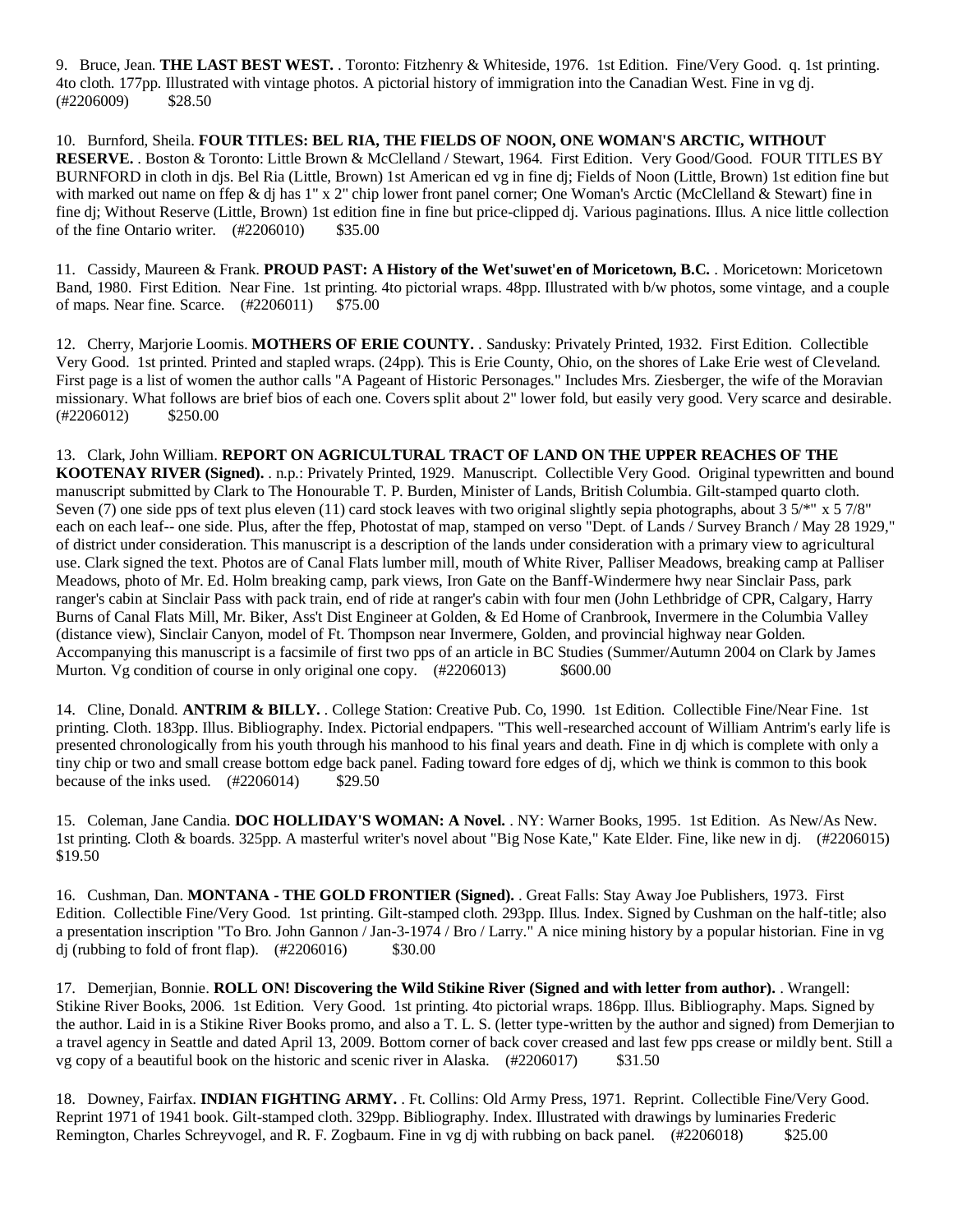19. Draper, Wm. R. **A CUB REPORTER IN THE OLD INDIAN TERRITORY.** . Girard: Haldeman-Julius, 1946. First Edition. Very Good. 1st printing. Printed orange wraps. 32pp. Printed on cheap paper. Includes some outlaw accounts. Tide-line water mark lower front cover corner; still vg.  $(\text{\#2206019})$  \$12.50

20. Eastman, Mary Henderson; Coen, Rena Neumann. **DAHCOTAH: Or, Life and Legends of the Sioux Around Fort Snelling.** . Afton MN: Afton Historical Society, 1995. First Thus. As New/As New. 1st printing thus. 4to cloth 197pp. Fine, like new and still in shrink wrap. (#2206020) \$45.00

21. Eaton, Frank. **PISTOL PETE: Veteran of the Old West (Signed).** . Boston: Little, Brown, 1953. Collectible Good. 4th printing. Cloth. 278pp. Illus. Written more or less as told by Eaton to Eva Gillhouse, "My friend and partner, Eva Gillhouse, wrote this book. It was her idea and she did all the work. It's just the way I told it to her--it's all true--and I'll back her with both guns." This copy inscribed, signed, and dated by Eaton "To My Friend / W. N. (?) Donachy / From / Frank Eaton / Pistol Pete / Perkins / OK / Sept 3 d 1955 / Born Oct 26 / 1860" and above the birth date Eaton penned his brand (Bar Triangle). Good copy with some darkening of spine and board edges. No dj. The first printings of this popular Oklahoma gunfighter and cowboy biography are scarce, and inscribed / signed copies even harder to find. The truthfulness of Eaton's entire account of his life has certainly been questioned, but to question it entirely is to ask for a fight. Famed Western bookseller T. N. Luther put it diplomatically, "Colorful reading, but not necessarily recommended for historical accuracy. (#2206021) \$300.00

22. Eaton, Frank Pistol Pete. **CAMPFIRE STORIES.** . Stillwater: New Forums, 1988. First Edition. As New/As New. 1st printing. Gilt-stamped cloth. 174pp. A whole saddlebag full of stories about real people, places, and events, by the famous Perkins, Oklahoma, cowboy, Eaton, whose likeness is the mascot of the Oklahoma State University Cowboys. Fine, like new in dj.  $(\#2206022)$  \$200.00

23. Elliott, David Stewart. **LAST RAID OF THE DALTONS and Battle with the Bandits at Coffeyville Kansas Oct 5 1892.** . n.p.: n. p., 1960. Facsimile reprint. Very Good. Facsimile reprint, probably the 1954 reprint (see Adams Six-Guns 671). Decorated stapled wraps. 66pp. Illus. Light stains on back cover. Vg copy. (#2206023) \$30.00

24. Emmett, Chris. **TEXAS CAMEL TALES.** . Austin: Steck-Vaughn, 1969. Reprint. Fine/Very Good. 1st printing of "New Edition." Pictorial cloth. 234pp. Illus. Notes. Index. Bibliography. Date stamp on ffep. The pleasingly designed Steck-Vaughn reprint. Collectable! Fine in vg dj with minor wear to extremities. (#2206024) \$85.00

25. Evans, Oliver. **THE YOUNG MILL-WRIGHT AND MILLER'S GUIDE.** . Phila: Carey & Lea, 1829. 5th or later Edition. Collectible Good. Stated 6th edition. Original calf with original gilt-stamped label on spine. 282pp. Charts and tables. All 28 engraved plates are present. Covers worn. Hinges cracked but binding still tight. Foxing. Text block completely flexible. The ffep is barely attached and we have decided not to strengthen it; the buyer may do that easily. The ffep has old, three-line pencil name and information from time of purchase. "Paper mill 113 (?) \_\_\_ (?) / Alpha Smiths book / Bot (sic) at Boston Jan (Jun?) \_\_ 1831". Although several editions were printed, copies are scarce and especially so with all plates present. (#2206025) \$200.00

26. Fowler, Dr. Wilfred J. R. OVC. **DAILY JOURNAL 1914.** . Toronto: n.p., 1914. Good-. Original hand-written journal/diary of esteemed Toronto horse veterinarian W. J. R. Fowler, who practiced beginning at the turn of the 19th century, the location being 464 Bathhurst St. Gilt-stamped cloth over boards. Unpaginated but each leaf (excepting last leaves of memorandum) is ink handwritten for each day of the year, two days of a month per page. Please note that these entries are not detailed in terms of each day's work hour by hour in medical descriptions, but he consistently logs where he is going, whether to his practice, which at one time had around 30 horses in the infirmary on one day, or to other locations, even other cities, to assist or be the primary surgeon for an operation. Most surgeries, it appears, were for "roaring," (look it up). The entries have almost daily references to his wife and family and what they are doing and who they are entertaining. It was a different time, and almost each night a colleague, friend, or neighbor would drop by with spouse for the evening. Fowler was interested in chickens, so for most of the year he records on each day how many eggs were laid and the accumulated number of them to date. He records his active buying and selling of horses, his purchase of his first motor car, early battles of WWI, and other events such as the sinking of RMS Empress of Ireland near the mouth of the St. Laurence River. Fowler was acclaimed internationally for his equine work, including efficient and speedy surgeries, and was instrumental in moving the Ontario Veterinary College to Guelph. He was president of the Ontario Veterinary Association and was honored as late as 1950 for his career. Included with this journal will be a first edition copy of CENTURY ONE: A History of the Ontario Veterinary Association 1874-1974 (fine in chipped dj) by Evans and Barker, who devoted good space to Fowler (the rear paste down reproduces a newspaper ad of Fowler's practice. The journal is in good minus (-) condition due to the cloth at the bottom of the spine chipped away 1" and the front hinge broken. Title page is browned due to some paper laid in for a long time. Fowler did not sign his journal or give his practice's address, so it took this bookseller some time to actually identify who he was. Rare. (#2206026) \$475.00

27. Fryer, Harold. **GHOST TOWNS OF ALBERTA.** . Langley BC: Stagecoach, 1976. First Edition. Fine/Near Fine. 1st printing. Cloth. 200pp. Illustrated mainly with vintage photos. Bibliography. Index. On the ffep is the ink stamp of the Canadian Book Information Centre in Toronto. Fine in near fine dj. (#2206027) \$30.00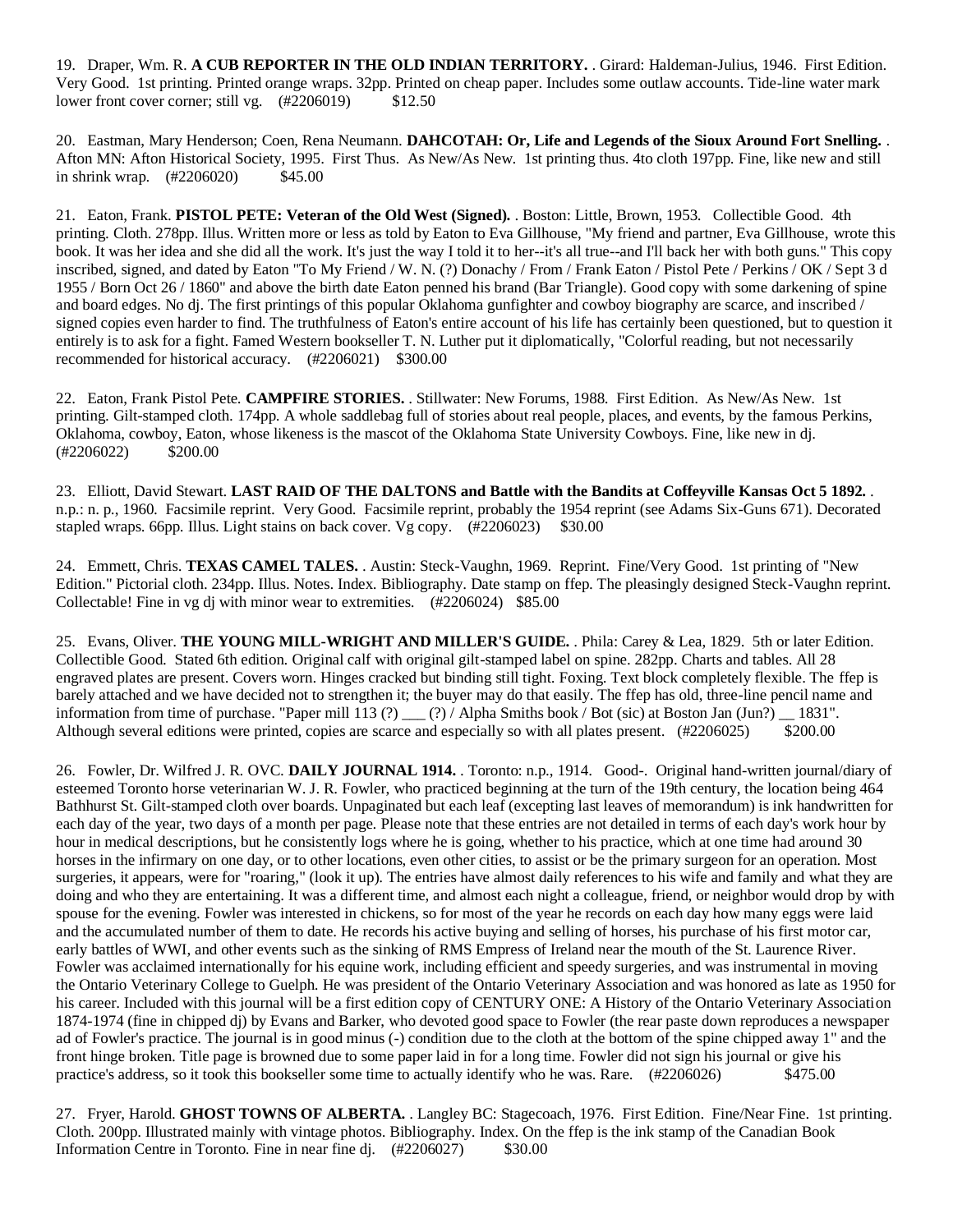28. Gideon, D. C. **INDIAN TERRITORY: Descriptive Biographical and Genealogical including the Landed Estates, County Seats Etc., Etc. with a General History of the Territory in One Volume.** NYC and Chicago: Lewis Publishing Co. 1901. 1st printing. Beautifully rebound in three-quarter leather and cloth with gilt titles (slightly flaked) on spine and with new endpapers. 956pp. 100 photogravure portraits plus several other photos. A. E. G. (all edges gilt). Originally owned by and with the signature (three times) of "H. S. Suggs, Berwyn I. T." The second Suggs signature was on a chipped sheet & in rebinding the binder affixed it to a sheet of matching tone and bound it in. The third signature of Mr. Suggs is written along the inner margin of where he is in the book (pps. 580-581). Suggs "... came to Berwyn in the Indian Territory, where he continued in the lumber business [from Texas] and also ran a cotton gin until 1901, when he sold his gin and is now engaged in the hardware and lumber business . . . he is interested [also] in the cattle business, and firm being known as Suggs and Brother." The brother, Sidney Suggs, has an even longer entry in the volume and a portrait. A glossy photo of him and his family is laid in. It is printed from the archives of the Okla. Hist Soc. One leaf (pps 931- 932) was once detached but has been tipped back in. It has tears radiating out from the gutter and has  $3 \frac{1}{2}$ " x  $1 \frac{1}{2}$ " inch loss of text in the middle of the page. Title page has two edge chips. One index sheet has old cloth tape edge repairs. Throughout there are some edge tears that have not been repaired, but we have discovered none of a serious nature. Many tissue guards are missing. There is some browning/foxing on some pages, but not extensively. Some page corners are rounded from use. We have conservatively graded this copy "good," but in our view with experience in these kinds of volumes, if it were in our personal collection, we would have no issue grading it very good. Adams (Six-guns 1107) says, "Has a long section on all the outlaws of the Indian Territory, including the Dalton gang and the Cook gang ..." [but Adams adds the author is mistaken about Belle Starr's brother & repeats false information about her]. In this section there is glowing information on the famous Black Man, Deputy. U. S. Marshal Bass Reeves, and an account of one of his captures of outlaws involving gunplay. An Oklahoma rarity. Howes G158. (2206028) \$2,750.00

29. Gresham, Walter. **MAJOR GENERAL WALTER QUINTON GRESHAM.** . NY: Falk, 1890. Collectible Very Good. Original cabinet card photograph of Walter Quinton Gresham, born 1832. Gresham was elected to the Indiana Legislature in 1860, served in the Civil War (Vicksburg, Atlanta Campaign, was defeated twice of HR & once for Senate. In 1883 Pres. Arthur appointed him Postmaster General, then Sect'y of the Treasury, and then a U. S. Circuit Judge. Under Pres. Cleveland he became Sect'y of State. Dying in 1895, he is interred at Arlington Nat 'l Cemetery. Card is 4 1/4" x 6 1/2", lightly soiled and which the name Benjamin Harrison written in ink on the back. The studio was Falk, 949 Broadway, N.Y. (#2206029) \$20.00

30. Grey Owl Archibald Stansfeld Belaney. **GREY OWL: ORIGINAL GLASS PLATE NEGATIVES (Archibald Stansfeld Belaney).** . Manitoba: Unknown photographer, 1930. Collectible Fine. Presumed 1920-1930. Presumed in Manitoba. Three original dry glass plate negatives with glossy b/w contact prints. 5" x 7". These images do not seem to appear in any collection of Belaney photos. Canadian (but born in England) conservationist Belaney, who named himself "Grey Owl," wrote best-selling books and held a position at Riding Mountain National Park in Manitoba. He claimed American Indian blood, but in 1938 this was dis-proven. Background to this set: Many years ago I purchased these plates and the prints from them. I wondered who this white man dressed up in buckskin and a long, designer, headdress made of white feathers could be. He was obviously posing to create a romantic, idealistic, Arts and Crafts style Red Man image. I think Grey Owl crossed my mind at the time, but I could not find any good photos of him (this was early in internet days) with which to compare. Fast forward years later and I uncovered these nearly forgotten. The possibly of Grey Owl again arose in my mind, but this time, because there are now many vintage photos of Belaney to examine-particularly a couple of him in profile-it didn't take too long for me to confirm for myself that this is, indeed, Grey Owl. I am not a professional authenticator of old photos of famous people from the Old West and its early 20th century copiers. However, experience with vintage portraits has taught me look at certain facial and head features in detail, while understanding at the same time that the desire for something to be authentic can lead to false identification. Because of several specific features of Grey Owl, including the slightly beaked nose, I am firmly at 90 to 100 per cent sure these photos are of him. I would not want anyone to purchase this set, however, without their own comparison of photos of Belaney with the photos in this sale offering. I can send the prospective buyer separate jpegs for better magnification. Obviously, if I do so, a prospective buyer cannot reproduce them in any form. I also have no provenance for these items. The contact prints were made by some previous owner in modern times as the Kodak paper is modern. The imprint on the back of each print, "THIS PAPER / MANUFACTURED / BY KODAK," suggests 1972 - early 1990s. The prints are wonderfully sharp. It is very possible that prints from these plates do not exist outside of this collection. While many dismiss and impugn the romantic Red Man image and regard them inauthentic and even demeaning, and while many are scandalized in the present by white men playing red men in the past, and while opinions of Delaney and his life are checkered and critical, it remains true for some that the images are beautiful, powerful, and biographically interesting as photographs. Whether or not the viewer is willing or even able to disengage from all the levers that, when pulled, lead to ethnic, racial, and social criticism and see the photos as photos as well as documents is up to the viewer. This set is not only rare but is almost certainly unique. (#2206030) \$1,450.00

31. Hobson, Richmond Jr. **THE RANCHER TAKES A WIFE.** . Toronto: McClelland and Stewart, 1974. 2nd Edition. Near Fine/Very Good. 2nd edition, the Canadian edition, originally published in 1971. Gilt-stamped decorated cloth. 236pp. The third and final volume of the cattle ranching memoirs of the author, who was one of the first ranchers in central British Columbia, and who finally settled near Vanderhoof. These books are some of the best ranching memoirs ever written in this bookseller's opinion, and taking place in such a beautiful wild area of all North America. Near fine in slightly worn, pc dj. Nice copies in dj scarce.  $(\#2206031)$  \$50.00

32. Hofsommer, Donovan L. **KATY NORTHWEST: The story of a branch line railroad.** . Boulder: Pruett Pub. Co, 1976. 1st Edition. Near Fine/Good. 1st printing. 4to cloth. 305pp. Illustrated with vintage photos. Endnotes. Index. Printed name of owner on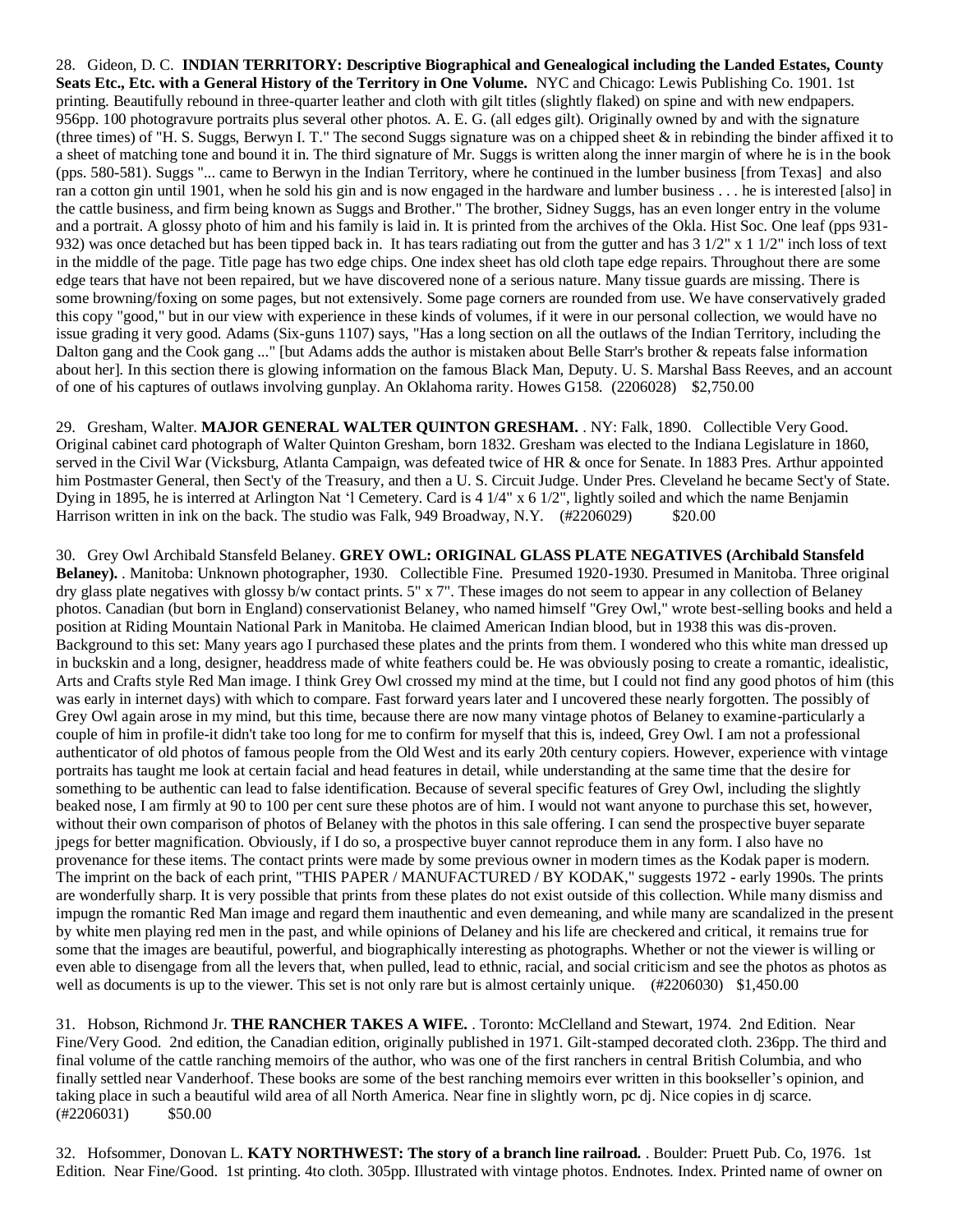front paste down. Original price sticker on front flap. A fine book on the Missouri, Kansas, and Texas RR. About fine in slightly chipped dj. (#2206032) \$29.50

33. Horse Capture, George P. **ROBES OF SPLENDOR: Native American Painted Buffalo Hides.** . NY: New Press, 1993. First Edition. As New/As New. 1st printing. 4to cloth. 141pp. Illus. Bibliography. "With contributions by George P. Horse Capture, Anne Vitart, Michel Waldberg, and W. Richard West, Jr." A splendid, informative, well-illustrated book on glossy paper and quality cloth binding. Fine, like new in dj. (#2206033) \$31.50

34. Hughes, Johnson Donald. **AMERICAN INDIAN ECOLOGY.** . El Paso: Texas Western Pr, 1983. 1st Edition. Near Fine/Good. 1st printing. Decorated cloth. 174pp. Illus. Endpaper maps. Notes. Bibliography. Index. Near fine in good, complete dj with some tideline stain lower spine corner area. (#2206034) \$21.50

35. Hunter, Robert Hancock; Sims, Orland L.; Vann, William H. **THREE ENCINO PRESS TITLES: THE NARRATIVE OF ROBERT HANCOCK HUNTER, GUN-TOTERS I HAVE KNOWN, THE TEXAS INSTITUTE OF LETTERS 1936-1966.** . Austin: Encino Press, 1966. Limited Edition. Collectible Fine. THE NARRATIVE OF ROBERT HANCOCK HUNTER. Austin, 1966. Cloth. 27pp. Copy #166 of 640. On the front paste down is the signature of historian Mildred Mayhall (The Kiowas) and dated. Fine in glassine dj which has piece missing from front flap. GUN-TOTERS I HAVE KNOWN by Judge Orland L. Sims. Austin, 1967. 57pp. Cloth. Copy 568 of 705 signed by Sims. Fine in glassine dj. THE TEXAS INSTITUTE OF LETTERS 1936-1966 by William H. Vann. Austin, 1967. Cloth. 101pp. Ltd. To 1,250 copies. Fine in glassine dj with big piece missing from back panel. (#2206035) \$125.00

36. James, George Wharton. **IN AND OUT OF THE OLD MISSIONS OF CALIFORNIA.** . Boston: Little Brown, 1912. Very Good. Later printing (1912) of the seminal book on the California missions. Gilt-stamped and decorated green cloth. 302pp. Abundant fine illustrations, which seem to be in photogravure, but I can't swear to it. t.e.g. and untrimmed fore edges. A classic. Bottom corners bent but not jammed. Vg copy. No dj. (#2206036) \$22.50

37. James, Will. **BIG-ENOUGH.** . NY: Charles Scribner's Sons, 1931. First Edition. Collectible Very Good/Very Good. 1st printing. Cloth. 314pp. Illustrated by the author. Frontispiece portrait of "Big-Enough" the horse, and the author. This copy and dj meets all the points of Don Frazier descriptive bibliography of James' books. A very good copy in a vg, pc dj with only a tiny bit of chipping. (#2206037) \$69.50

38. Kansas. **THE OFFICIAL STATE ATLAS OF KANSAS: Compiled from Government Surveys, County Records and**  Personal Investigations. . Philadelphia: L. H. Everts & Co, 1887. First Edition. Collectible Very Good. 1st printing. Huge quarto original one-half cloth & leather. 339pps. This is a fabulous volume. Here is what William Reese (Six Score #83) said of it in his bibliography of 150 best ranching books: "These atlases were designed so that pages could be tipped in. I doubt that any two copies are exactly alike. Pagination through page 340 (this copy 339 with verso blank), although there are many unnumbered pages of views. There are over 300 colored maps, views depicting over 350 scenes, and as many as 25 folding tissue maps interleave, as well as unpaginated text. 44.5 x 38 cm." (15" x 18"). Reese continues: "This massive compilation contains a vast wealth of information on Kansas at the time of publication. Many of the views depict stock ranches, which are also located on the extremely detailed maps. There are many bird's-eye views of towns and sights. Much of the accompanying text is devoted to listing the leading citizens of the state, their property, what kind of livestock they raise, and even what kind of fencing they use. The Everts' atlas is an important source for much information, with illustrations existing nowhere else. A similar atlas was issued for Nebraska by the same firm. The numerous state and county atlases of the late nineteenth century, usually sold by subscription, often contain the best illustrations and maps available." I have fully collated this copy and found something unusual, although a map and atlas dealer will likely say it is normative. There are theoretically 339 maps (some fine thin paper foldout maps, some on one page, and some multiple to a page) but when I discovered four missing maps by number, I also discovered they are not listed in the index to begin with. So this is a qualified "all maps present." This in very good condition with the covers worn at all extremities, but hinges and joints sound. A number of leaves have old tape on various locations of the edges fixing short tears in place. I did not find this a serious compromise to the condition of the pages or the book overall as they were place conservatively and carefully. This is the only copy I have offered for sale in nearly 34 years of selling books on the Old West. This is a very heavy volume and will be shipped at cost, above the default shipping price. Insurance will be added.  $(\text{\#2206038})$  \$4,000.00

39. Kansas. **INFORMATION GUIDE CITY OF LEAVENWORTH, KANSAS: Pocket Edition.** . Leavenworth: n.p., 1922. First Edition. Collectible Very Good. Original small stapled and printed pamphlet, 4" x 5 3/4". (12pp). Stamped on the front cover is, "Seymour Transfer & Storage Co." On the third page inside on the Seymour ad, Seymour is marked over in pencil and the word "PIRATE" hand-printed above it. This pamphlet is an advertising booklet that includes inside the coves and on back cover a list of the city officers, the police and fire departments, the board of education and county officials. The ads (no graphics; just text) are for various named businesses for studio photography, building supply, motor car dealers and garages, gas stations, painting, welding, groceries, firearms, cigars, chickens and eggs, flowers, chiropractor, the Hippodrome Theatre, etc. and my favorite perhaps, "For a Real Breakfast Try Schalker's Trophy Bacon." We find no record of this pamphlet offered for sale and no copies in world libraries. Vg copy with bottom cover corner creases archivally stabilized. Rare, even if not of earthshaking interest. (#2206039) \$250.00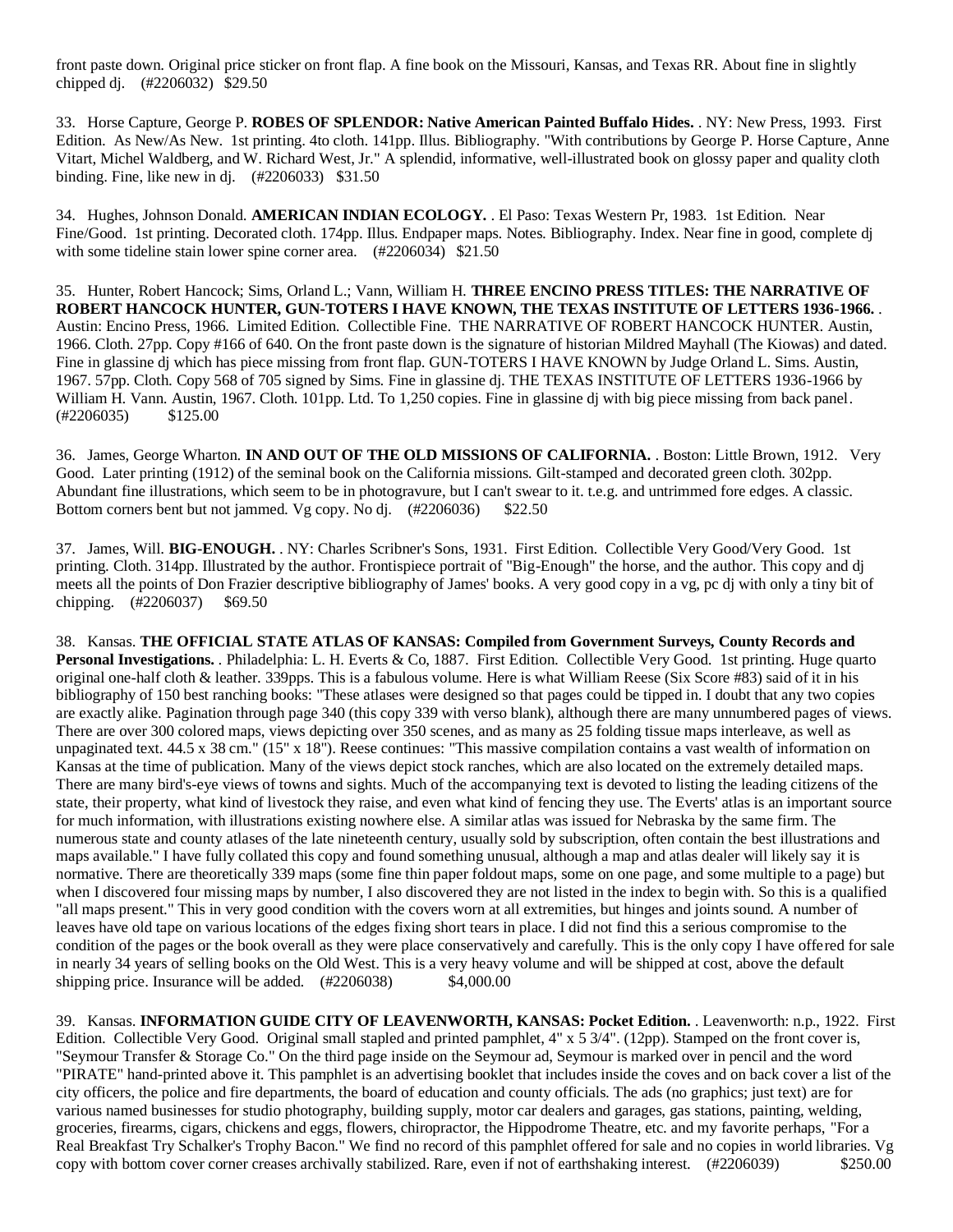40. Kirk, Ruth. **EXPLORING DEATH VALLEY.** . Stanford: Stanford Univ. Press, 1969. Very Good-. 4th printing. Pictorial wraps. 88pp. Illus. Index. Maps, including folding map inside back cover. Tiny scrape upper front cover, but still vg. (#2206040) \$7.50

41. Kiser Brothers. **PACIFIC COAST PICTURES: A Representative Collection of Pictures of Grand Scenery in Oregon and Washington from Kiser Bros.' Famous Collection of Photographs.** . Portland OR: Wonderland Souvenir Company, 1904. First Edition. Collectible Very Good. 1st printing circa 1904. F. S. Kiser Secretary and Manager. Oblong 4to pebbled attractive MAROON cloth with white titles. Unpaginated, but several dozen fine half-tone photos. Vg condition. Three leaves toward the rear have a vertical crease. Covers vg with minor fraying at points. Quite scarce. (#2206041) \$400.00

42. Kittredge, William, & Smith, Annick. **THE LAST BEST PLACE A Montana Anthology.** . Helena: Montana Historical Society, 1989. First Edition. As New/Near Fine. 1st printing. Cloth. A whopping 1,158pp. Chapter head illustrations. A Montana mountain of selections from early Indian tales up through contemporary fiction & poems. Fine, in dj with small crease to flap fold. No signatures, stamps, or inscriptions. Clean copy. (#2206042) \$69.50

43. Kneale, Albert H. U. S. Indian Agent, Ret. **INDIAN AGENT.** . Caldwell: Caxton, 1950. First Edition. Fine. 1st printing. Cloth. Illus. Maps. Former owner's ink stamp in block letters top of front paste down. Kneale had quite a career with, drawing from the Contents page, service in Indian Territory (Cheyenne - Arapaho), Wind River, Crow Boarding School, Winnebago & Omaha, Standing Rock, Uinta and Ouray, Northern Navajo, & Pima reservations. Fine copy. No dj. (#2206043) \$27.50

44 L 'Amour, Louis. **MONUMENT ROCK (Association Signed).** . NY: Bantam, 1998. 1st Edition. Collectible Fine/Near Fine. 1st printing. Cloth. 264pp. Presentation copy to J\_\_\_ H\_\_\_ and signed at Christmas, 1998, by L 'Amour's wife, Kathy. ALSO THE GREETING and signature of Jim Rey, who did the painting illustration for the front cover of the dust jacket! Eight L 'Amour stories are in this book, plus an Afterword. Fine in pc dj which is otherwise fine. Scarce! (#2206044) \$100.00

45. Le May, Alan. **THE SEARCHERS: A Novel (Signed).** . NYC: Harper & Bros, 1954. Collectible Near Fine/Very Good. 272pp. Signed by Le May on the half-title. Bookplate of the Popular Library, Inc. on the ffep. A reprint of the first edition and now scarce in the signed copies. Harpers' L-D on the copyright page. This novel was made into one of the finest Western movies ever filmed, and starred John Wayne. "These people had a kind of courage that may be the finest gift of man: the courage of those who simply keep on, and on, doing the next thing, far beyond all reasonable endurance, seldom thinking of themselves as martyred, and never thinking of themselves as brave. . . . " A nearly fine copy in a vg+ dust jacket that is unclipped. (#2206045) \$300.00

46. Lieberson, Goddard. **THE BADMEN: Songs, Stories and Pictures of the Western Outlaws from Backhills to Border 1865 - 1900.** . n.p.: Columbia Records, 1963. First Edition. Very Good. Original stiff wraps, large quarto. 69pp. Attractively illustrated with vintage photos and prints of the Western outlaws. A record came with this but is not present with this copy. Upper right corner of front cover with dark rectangular space where there was once a label. Interesting item. Vg. (#2206046) \$25.00

47. Lillibridge, John L. **THE RED FORK RANCH (Signed).** . Ocala FL: Privately published, 1990. First Edition. Collectible Near Fine. 1st printing. Red comb-bound pictorial wraps. 209pp. Illus. Maps. Signed by Lillibridge. Important history of this landmark ranch on the Chisholm Trail at Dover, Oklahoma. Near fine. Scarce. (#2206047) \$175.00

48. Lyman, George D. **JOHN MARCH, PIONEER: The Life Story of a Trail-Blazer on Six Frontiers.** . NY: Charles Scribner's Sons, 1930. First Edition. Fair. 1st printing. Gilt-stamped cloth. 394pp. Illus. Bibliography. Index. Endpaper maps. Head of spine split about 1", thus reading copy. No dj. Getting scarce now. (#2206048) \$30.00

49. MacGregor, Bruce A.; Benson, Ted. **PORTRAIT OF A SILVER LADY: The Train They Called the California Zephyr.** . Boulder: Pruett Pub Co, 1977. 1st Edition. Very Good/Very Good. 1st printing. Oblong 4to cloth. 357pp. Illus. Index. Near fine in vg dj with small close tear bottom back panel, and in silver and printed slipcase with is sound but has some mottled sliver spots on the back. (#2206049) \$65.00

50. Madison, Virginia. **THE BIG BEND COUNTRY (Poster).** . (Austin): Wind River Press, 1991. Fine. Wind River Press printing published in 1991 for the Book Club of Texas. 19" x 25  $\hat{A}^{1/4}$ ". Fine. Book Club of Texas Keepsake. Cannot be shopped media rate, so shipping cost will be additional. (#2206050) \$100.00

51. Maverick, Mary A. Arranged by; George Maverick Green; Rena Maverick Green Ed. **MEMOIRS OF MARY MAVERICK.** . San Antonio: Privately Printed, Alamo Printing Co, 1921. Collectible Good. The first state of this , with three lines misplaced on the wrong pages. See Adams' Herd #1460. Pictorial wraps. 136pp. Illus. As Adams say, "An appendix gives the history of her husband's experiences in his cattle venture, and the true origin of the term 'maverick' as applied to unbranded cattle." Soiling to the covers and slight split bottom of front cover at spine edge, and small loss or fraying at spine ends. This copy has the former owner's name on the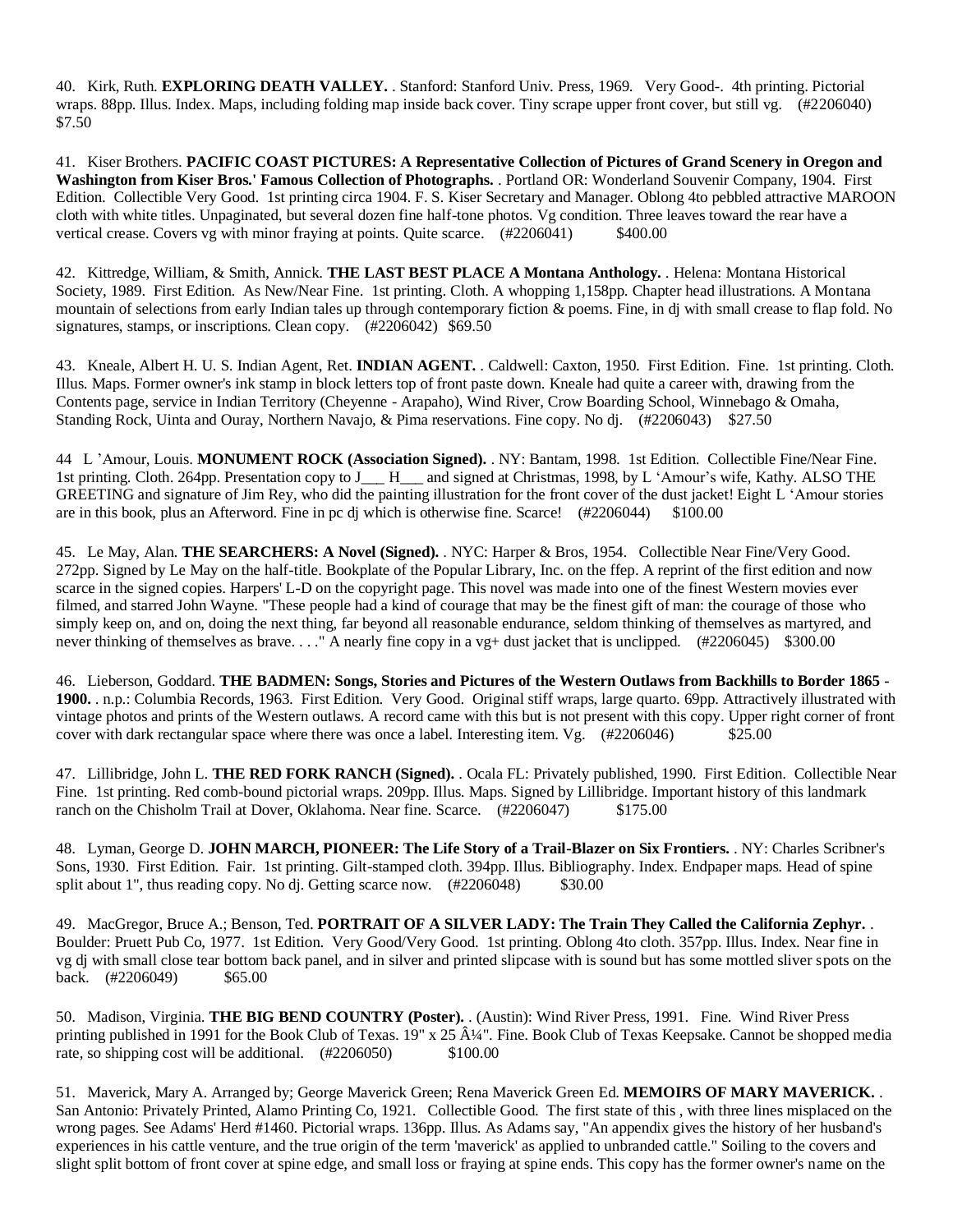dedication page, a priest from Fort Worth and dated on June 9, 1956. The frontispiece of Mary and her children has on the edges in light pencil the names of the children, with one note reading, "William my husband's father." On the top corner of the ffep is a typeprinted note affixed and in caps stating, FIRST EDITION - ERRORS UNCORRECTED" noting the same line mentioned by Adams. (#2206051) \$100.00

52. McBride, Sister Genevieve, O. S. U. **THE BIRD TAIL (Signed).** . NY: Vantage, 1974. First Edition. Fine/Near Fine. 1st printing. Cloth. 220pp. Illus. Bibliography. Signed (signed only) by McBride. The "story of the Ursuline nuns who came to early Montana..." Fine in near fine, pc dj. (#2206052) \$27.50

53. McKenney, Thomas; James Hall. **KAI-POL-E-QUA: A Saukie Brave and PES-LE-LE-CHA-CO: A Pawnee Chief.** . Philadelphia: D. Rice and A. N. Hart, 1855. Collectible Very Good. Two color lithograph prints, approximately 6.6" x 10/25" matted and placed in matching 15" x 19" wooden frames. Published in the D. Rice and A. N. Hart, Philadelphia, edition CIRCA 1855. KAI-POL-E-QUA: A Saukie Brave and PES-LE-LE-CHA-CO: A Pawnee Chief. Lithographs printed and colored by J. T. Bowen. In very good condition. Modestly priced and to be shipped at cost to the buyer. Price is for the pair. (#2206053) \$350.00

54. McMullen, Orren C. **VANISHING KINGDOM.** . Weiser and Caldwell ID: Privately published, 1972. First Edition. Fine/Good. 1st printing. Gilt-stamped cloth. 255pp. Illus. fos on front paste down. The author was born in Drewsey, Oregon and "set his hand to many occupations in eastern Oregon and Idaho, including ranching. He was a law enforcement officer in Weiser, Idaho, for twelve years, including six as chief of police. This book was finely printed and bound by The Caxton Printers of Caldwell. This autobiography appears to be well-packed with range and late frontier life. Fine in good dj which is complete but is faded at the spine (common for yellow dust jackets from the period, and a couple of short ears and generally kind of worn looking. (#2206054) \$37.50

55. Mills, Hon. David, Minister of Justice. **THE CANADIAN VIEW OF THE ALASKAN BOUNDARY DISPUTE.** . Ottawa: Gov't Printing Bureau, 1899. First Thus. Collectible Good. Possibly an offprint from a newspaper, if so the original titled, "In an interview with the correspondent of the Chicago Tribune on the14th August, 1899." Small, printed wraps. 23pp. Gentle deaccession from the Provincial Library in Victoria, BC. Bottom front corner chipped 1/4" x 1/2" and backcover and one leaf chipped 3/4" x 1/34" triangle. There is also an abrasion and partial repair at the stapled fold,  $3/4$ " x 1". Very scarce. (#2206055) \$95.00

56. Minto, Peter John. **PETER JOHN MINTO: A BIOGRAPHY.** . Yukon Territory: Spirit Mountain Press & Yukon-Koyukuk School District of Alaska, 1986. First Edition. Very Good. 1st printing. Oblong pictorial wraps. 64pp. Illustrated with photos. Index. This is a wise book being wise reflections by Chief Peter John on modern indigenous life in Alaska. See info on Chief Peter John on the Tanana Chiefs Conference website. He lived to be 102 years old and died in 2003 Vg. Now scarce. (#2206056) \$40.00

57. Nevada. **NEVADA: The Silver State (American Guide Series).** . Portland: Binfords and Mort, 1940. Very Good/Good. 2nd printing. Cloth. 315pp. Illus. Maps, but without folding map. Volume of the American Guide Series. Spine slightly faded, but vg copy in chipped dj. (#2206057) \$45.00

58. Notman, William and Son. **WONDERLAND OF CANADA THE ROCKY MOUNTAINS: 48 Specially Selected Views of the Canadian Rockies.** . Montreal and Toronto: Valentine and Sons, 1907. First Thus. Collectible Very Good. 1st or early issue of this compilation of beautiful and clear b/w photos of the Canadian Rockies by the chief photographer of the Canadian Pacific Railroad in its early history. Oblong cord-tied wraps with silver printing on cover. On the cover is one photo, Twin Falls in Yoho. It is somewhat compromised with a hair-thin diagonal line and some smaller lines and a small cut, closed. This copy very good with one corner crease stabilized archivally and minor split to the head and toe of the backstrip. This is one of the scarcer early CPR view books of the Rockies. (#2206058) \$100.00

59. Oklahoma. **PORTRAIT AND BIOGRAPHICAL RECORD OF OKLAHOMA (cover title: Genealogy and Biography). (spine title: Biographical Oklahoma).** . Chicago: Chapman Publishing Co, 1901. First Edition. Very Good+. 1st printing beautifully rebound in full leather and with new endpapers. Quarto with gilt-stamped spine titles. 1,298pp. Index. All edges gilt (A. E. G.) Book is subtitled: "Commemorating the achievements of citizens who have contributed to the progress of Oklahoma and the development of its resources." Approximately 1,000 entries with bio & varying amounts of interesting genealogical information on politicians, city builders, ranchers, settlers, professors, priests & pastors, federal & territorial officers, doctors, etc.. Frontispiece is a fine portrait of Major Gordon W. Lillie, "Pawnee Bill". Six page introduction, "The Opening of Oklahoma." Noteworthy entries that also have portraits (most entries do not have portraits) include: W. E. Malaley (full portrait, holding a rifle), the frontiersman & cowman who found the murdered Pat Hennessey, , Deputy U.S. Marshals William D. Fossett & Charles Colcord (City Police Chief of OKC). Some husband/wife couples, family portraits, & a couple portraits of women are included. Women include Nettie Reppeto, proprietor of the Royal Hotel in Guthrie. Residences are pictured, as well. Text entries are at least one full column & usually more. Only a few Indians are represented. There is an entry (but no portrait) of the famous photographer William S. Prettyman. Also, Dr. Jesse Mooney (who attended Belle Starr), & many other people well known at the time, especially in their own localities. Very scarce and desirable. In remarkably near fine to fine condition. Very, very slight edge chips to front portrait. Pages supple and no brittleness.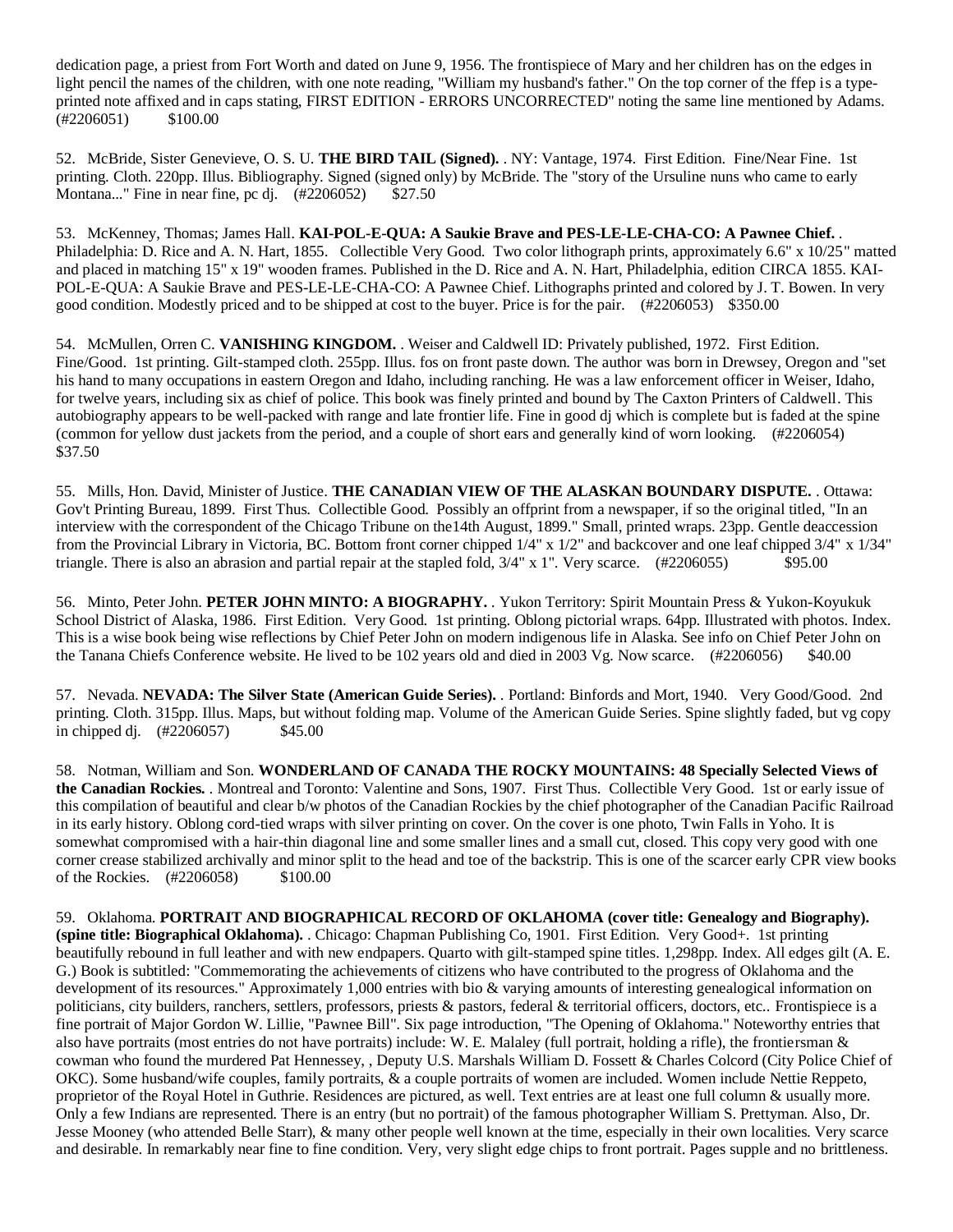A few tiny edge chips elsewhere. Oversized. If you've been putting off getting this book in the first edition, you should jump on this copy. (#2206059) \$695.00

60. Oregon. **SEE OREGON FIRST: Miniature Set of COLUMBIA RIVER HIGHWAY - 16 Photos.** . Salem: Pacific Photo Co, 1940. Fine. A nifty little set of b/w photos, slightly sepia, of scenes along the Columbia River Highway showing waterfalls and other landmarks. These little gems are each 1 3/4" x 2 3/4" and come with the original printed brown envelope. Each photo has a caption in tiny print. I admit I'm guess on the date as there is not date given, but I feel confident they are no later than 1940. Fine. (#2206060) \$20.00

61. Orpen, Mrs. Adela E. **MEMORIES OF THE OLD EMIGRANT DAYS IN KANSAS, 1862-1865 Also Of a Visit to Paris in 1867.** . London: William Blackwood & Sons, 1926. First Edition. Collectible Good. 1st printing. Gilt-stamped blue cloth. 324pp. Frontispiece & two illus. This appears to be quite a descriptive read of life in Kansas for a brief period. "This is the autobiography of a little girl who went to live, amid almost complete isolation, on the Kansas prairie before it was settled up. It was the time, too, when the States were being torn by Secession and Civil War..." There is a chapter on Quantrill's raid on Lawrence, and material on cattle ranching. Orpen was born in Virginia, moved to Kansas with her family, and then to Ireland. A good+ copy. Couple of small spots on cover and a little dull, but certainly a decent copy unless the buyer wants a near perfect one. No dj. Uncommon. (#2206061) \$80.00

62. Peter John. **PETER JOHN MINTO.** . Fairbanks: Spirit Mountain Press & Yukon-Koyukuk School District of Alaska, 1986. 1st printing in wrappers. Very Good. 1st printing. Oblong 4to pictorial glossy wraps. 64pp. Index. illustrated with photos. A brief, but remarkable introspective memoir of an Alaskan Native American who shares his wisdom about life, relationships, and hunting, teaching the reader the basics of personal responsibility and resilience. I cannot recommend this overlooked book enough. Vg.  $(\#2206062)$  \$36.50

63. Powell, Ace. **TALES OF GLACIER PARK.** . Kalispell: Privately published, 1967. 2nd Edition. Fine. 2nd edition. Pictorial glossy wraps. 43pp. Illustrated with Powell's fine drawings plus couple of photos. Powell was a "noted western artist and sculptor and a resident of northwest Montana the majority of his life, ..." The first edition of this book was titled "The Ace of Diamonds." Fine copy. (#2206063) \$19.50

64. Price, Adelia M.; Horace M. Lane. **MONTANA DRIFTWOOD: A Most Prized Souvenir Of The Big Sky Country.** . Mesa AZ: First Edition. Collectible Very Good. 1st printing. 4to yellow pictorial wraps. (64pp). Illustrated with nicely photographed (black and white) locations in Montana, including ghost towns, Bear Paw Battlefield, the Custer site, and landscapes. Vg condition. The covers are moderately soiled. (#2206064) \$25.00

65. Robert A. Clark; Patrick J. Brunet. **The Arthur H. Clark Company: An Americana Century, 1902-2002 (Signed) with Personal Reflections.** . Spokane: The Arthur H. Clark Company, 2003. Limited/Numbered. Collectible As New. Full gilt-stamped leather bound limited edition to 100 copies, of which this is number 40 signed by the authors. 300pp. Illus. Along with this volume is the matching 37 page booklet, "From Father to Son, and Once Again" signed numbered (#40) and signed by Clark. Fine, unread, as new copies. (#2206065) \$400.00

66. Roe, Joann. **THE NORTH CASCADIANS (Signed).** . Seattle: Madrona Pub, 1980. 1st Edition. Collectible Fine/Very Good. 1st printing. Cloth. 214pp. Illus. Bibliography. Index. Endpaper maps. Presentation copy signed to your bookseller by Roe and dated 1995. Laid in is a printed sheet from the author describing her several published works and her professional memberships. Also laid in is a color tri-fold of the author and promotional information about her. An outstanding historical study of the history of the North Cascades in Washington State: mining, railroads, timber, Bellingham, Omak, Okanogan, Skagit Valley, etc. Fine copy in vg dj.  $(*2206066)$  \$50.00

67. Rowland, Mary Canaga M.D. **AS LONG AS LIFE: The Memoirs of a Frontier Woman Doctor (1873-1966).** . Seattle: Storm Peak Pr, 1994. Near Fine. 2nd printing. Pictorial trade wraps. 177pp. Illus. Index. Glossary. Chronology. Quite a life! Near fine. Sold to you by a real book dealer!  $(\text{\#2206067})$  \$12.50

68. Sadler, James H. **THE HARD WAY TO GOSHEN.** . (Creston BC): First Edition. Good. 1st printing. 4to pictorial cream wraps bound with a black fabric spine. Unpaginated 31 chapters. Signed by Sadler. The author's memoir of coming to and living in the boundary town of Creston, British Columbia, in 1937. Chapter samples: "Harvest on the Prairie," "I Lose My Wife," "The Depression Takes Hold," "Medicine Hat." Moderately soiled. Short split to the binding fabric at lower spine. Good+ copy. (#2206068) \$45.00

69. Sapir, Edward. **NAVAHO TEXTS: With Supplementary Texts by Harry Hoijer.** . Iowa City: Linguistic Society of America, Univ of Iowa, 1942. First Edition. Collectible Good. 1st printing. Royal 8vo maroon cloth with gilt-stamped spine. 543pp. Notes. Bibliography. Pencil fos on front paste down of David Aberle, professor of anthropology at the University of British Columbia. Contents sections include Myths and Origin Legends, Ethnological Narratives, Personal Narratives, Prayers, and The Life of the Navaho. Good+ copy. Just a bit of fading to the spine and light wear to extremities. Very scarce. (#2206069) \$400.00